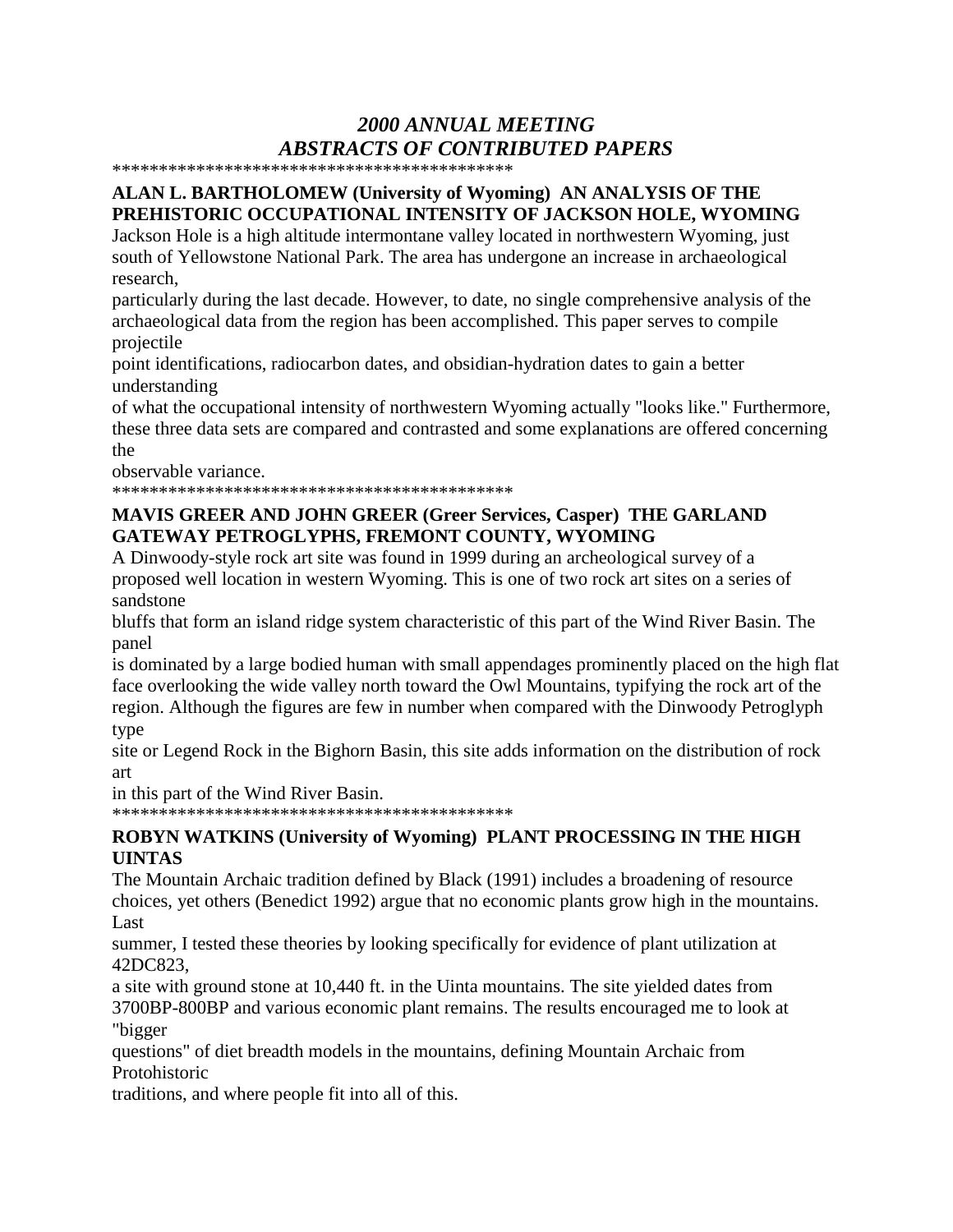#### 

# DAVID A. BYERS AND DAVID J. RAPSON (University of Wyoming) **CONTEXT AND TAPHONOMY OF THE FETTERMAN MAMMOTH**

Sites demonstrating Paleoindian utilization of mammoths are rare and those showing unambiguous association between cultural and faunal assemblages are even rarer. This paper presents the results of preliminary investigations on the Fetterman Mammoth site. Excavated in eastern Wyoming, the Fetterman Mammoth site produced a partial set of mammoth remains in conjunction with a small assemblage of stone artifacts. Taphonomic analyses, including studies of

long bone orientation and weathering patterns, are employed to reconstruct site formation processes

and to evaluate the level of association between the bone and lithics. Finally, a formational history

is reconstructed accounting for both the mammoth remains and cultural artifacts. 

# **MARY LOU LARSON (University of Wyoming) HELL GAP: THIRTY YEARS AFTER**

Thirty years ago, the Hell Gap expedition was one of the largest and most significant Paleoindian projects in North America. The investigation yielded the most complete sequence of stratified Paleoindian deposits in the western United States. The results formed the basis of and provided confirmation for the commonly accepted chronlogy, but did little for Paleoindian Cultural

systematics. Recent investigations re-evaluate the Paleoindian chronostratigraphy in light of thirty

years of research and more significantly, address early American lifeways and many questions that

had not yet been asked in the early 1960s. Thirty years of Paleoindian research, improved methodology, and technical advances have yielded a wealth of information that allows us to enrich

our knowledge of Paleoindian occupations of Hell Gap and of early North American prehistory in

general.

#### **MARCEL KORNFELD AND GEORGE C. FRISON (University of Wyoming)** Hell Gap Paleoindian Site: 1993-2000

Of the past eight years, the Frison Institute has devoted a portion of six field seasons to renewing the investigations of the Hell Gap site. The major purpose of the field studies was to better

understand the deposits from which the Paleoindian archeological material was recovered in the 1950s and the 1960s. Considerable effort was devoted to establishing a new metric grid system that

encompasses all site areas and tracing out the limits of the original excavations. All localities of the

site have been revisited, but Locality I, II, and IIIs have receive the most attention. A number of backhoe trenches, creek profiles, and auger holes have been excavated to link the Hell Gap Valley